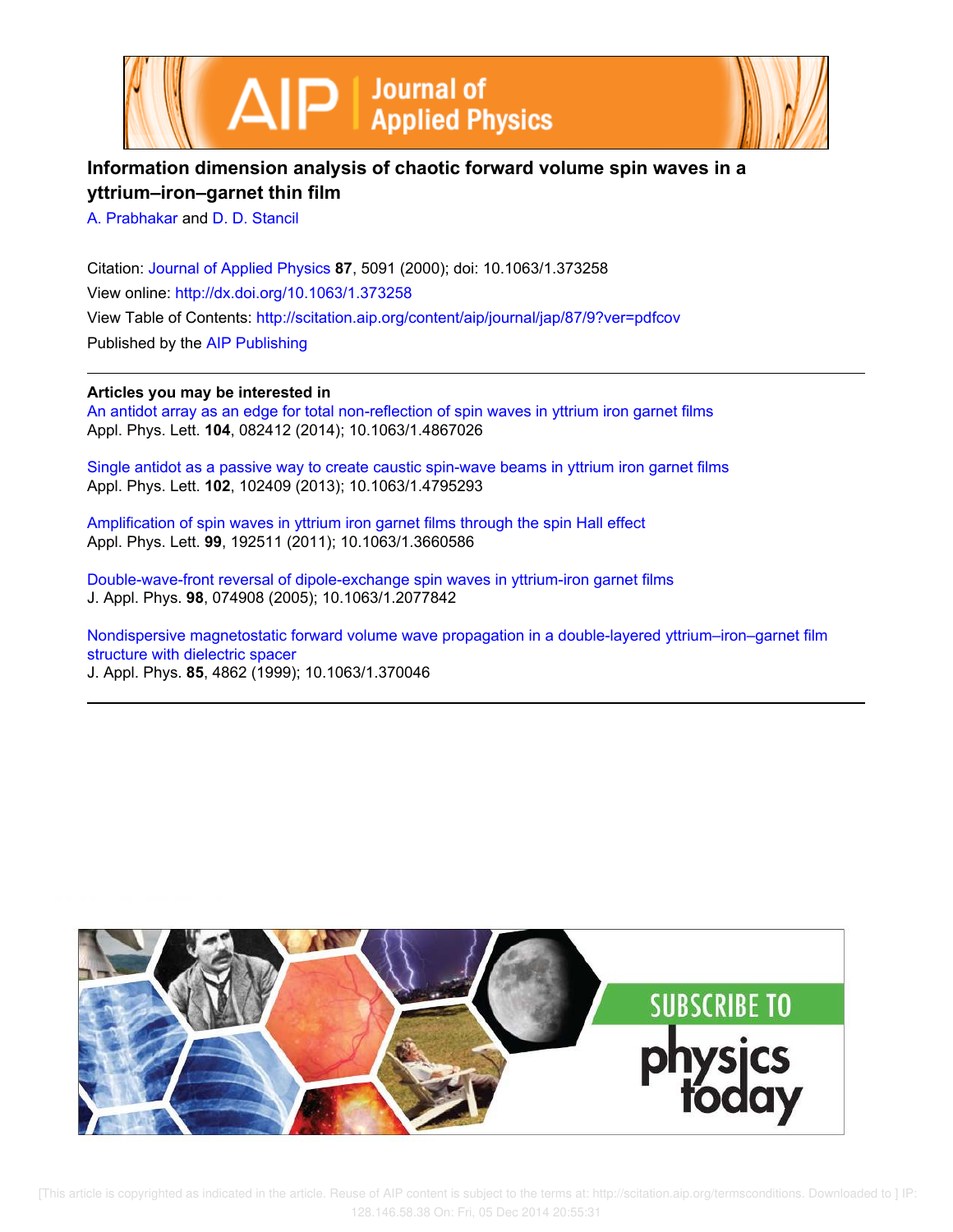# **Information dimension analysis of chaotic forward volume spin waves in a yttrium–iron–garnet thin film**

A. Prabhakar<sup>a)</sup>

*Read-Rite Corporation, 345 Los Coches Street, Milpitas, California 95035*

D. D. Stancil

*Department of Electrical and Computer Engineering, Carnegie Mellon University, Pittsburgh, Pennsylvania 15213*

Forward volume spin waves were excited in a yttrium–iron–garnet film using a microstrip delay line. Low frequency modulations in output power were captured on a digital oscilloscope for various combinations of microwave input frequency and power. Using the decrease in mutual information as a criterion, an embedding delay time was chosen for each time series. The method of false nearest neighbors was then used to calculate a minimal embedding dimension, *D*. Despite large changes in input frequency (4.4 GHz $\leq f \leq 4.6$  GHz) and power (15.7 dBm $\leq P \leq 22.7$  dBm),  $D \leq 3$  for each time series, indicating a low dimensional system. Finally, the information dimension, *d*, was estimated by computing the distance from a collection of reference points to their nearest neighbors. The distribution for *d* was found to be bimodal. When correlated with the input microwave power and frequency, it was found that values of  $d < 2$  occurred close to the auto-oscillation threshold in the vicinity of an even dipole gap.  $d < 3$  was observed at higher power levels or at frequencies close to an odd dipole gap.  $\degree$  *2000 American Institute of Physics.* [S0021-8979(00)64608-X]

### **I. INTRODUCTION**

A variety of nonlinear interactions between large amplitude spin waves (SWs) in ferrimagnetic samples are described in the literature.<sup>1–5</sup> Recent investigations of these interactions began with the simplest case of a degenerate SW manifold in spherical samples<sup> $6-8$ </sup> and progressed to studies on nondegenerate manifolds in thin film circular disks.<sup>9</sup> The formation of fingers of auto-oscillation  $(AO)$  in the latter experiments was attributed to interactions between a few standing wave modes.<sup>10</sup> Studies on irregularly shaped thin film samples began with observations of a modulational instability for continuous wave excitations<sup>11</sup> and are now focused on investigations of SW soliton formation with pulsed excitations.<sup>12–14</sup> A number of publications also dealt with the collective excitations of the SW manifold above the instability threshold in thin film samples. $15-17$ 

Experiments were conducted on an irregularly shaped yttrium–iron–garnet (YIG) thin film. Partial pinning of the magnetization on the surfaces of the film lifts the degeneracy among the various propagating SW thickness modes and caused the formation of dipole gaps in the microwave passband.<sup>18,19</sup> The higher energy density in the vicinity of a dipole gap causes the apparent formation of a finger of  $AO.<sup>20</sup>$ This phenomenon differs from similar observations of AO in circular thin film YIG resonators where the interactions occur between standing SW modes.<sup>9</sup> We present the results of a dimensional analysis of the output waveform for propagating forward volume SWs over a two-dimensional  $(2D)$  phase space consisting of input microwave frequency  $(f)$  and power  $(P)$ . There is evidence to suggest that the instability in a finger depends on whether even or odd thickness modes

interact with the predominantly excited zeroth order mode which has even symmetry. Near the AO threshold, nonlinear interactions between modes with like symmetry appear to cause a low dimension instability.

#### **II. EXPERIMENTAL SETUP**

The setup used in this experiment was previously used to establish a correlation between fingers of AO and regions with poor microwave transmission characteristics.<sup>20</sup> A low power microwave passband measurement using a network analyzer revealed the existence of dipole gaps caused by the pinning of SW modes on the surfaces of the film. We also observed that the AO threshold was lower in the vicinity of a gap. However, a density plot of the peak-to-peak voltage  $(V_{\text{pp}})$  of the output could not differentiate between even and odd numbered dipole gaps. We establish a qualitative difference in AO near even and odd dipole gaps by analyzing the time series output for each combination of *P* and *f*.

A schematic of the setup is shown in Fig. 1. The high power microwave passband was measured by sweeping *f*, feeding the output from the device into a low barrier



FIG. 1. Experimental configuration used to measure a high power microwave passband by sweeping input frequency or to capture a time series at a constant input frequency and input power. Less than 10% of the power was reflected from the device and picked up by the power meter.

#### 0021-8979/2000/87(9)/5091/3/\$17.00 5091 5091 5091 5091 C 2000 American Institute of Physics

 [This article is copyrighted as indicated in the article. Reuse of AIP content is subject to the terms at: http://scitation.aip.org/termsconditions. Downloaded to ] IP: 128.146.58.38 On: Fri, 05 Dec 2014 20:55:31

a)Electronic mail: anilpr@yahoo.com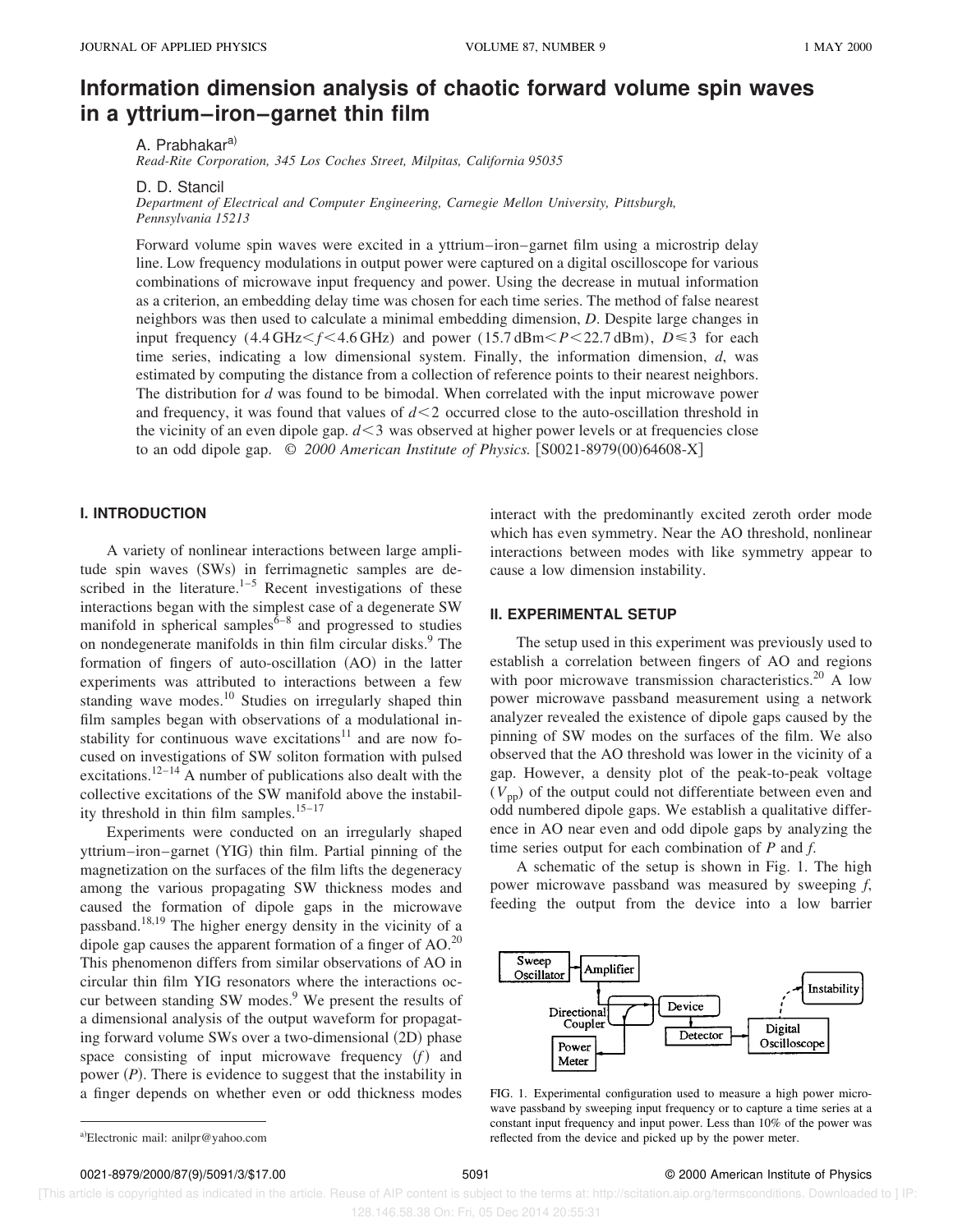

FIG. 2. Density plot of the peak-to-peak voltage of the output from the delay line as measured on the oscilloscope. The locations of the even dipole gaps at low input power are marked on the plot. Weak interactions were visible around 17 dBm near the  $n=21$  dipole gap. At higher power levels, fingers of AO corresponding to odd and even dipole gaps merged together.

Schottky diode detector (with a 10 MHz–26.5 GHz frequency response) and capturing a trace of the output voltage on a digital oscilloscope. A similar passband was captured at low power using a network analyzer. A comparison between the low and high power passbands allowed us to establish the location and order of the dipole gaps.<sup>20</sup>

In the second stage of the experiment, a continuous wave signal at constant *P* and *f* was fed into the device and  $V_{\text{pp}}$  for the low frequency transmitted signal  $(<500$  MHz) was monitored. Auto-oscillations in the output signal manifest themselves as large values of  $V_{\text{pp}}$ . Figure 2 is a density plot that shows the variation in  $V_{\text{pp}}$  as we increment *P* and *f* in steps of 0.05 dB and 2 MHz, respectively. A time series snapshot of the output from the detector was captured whenever  $V_{\text{pp}}$  $>$ 4 mV. A total of 2074 sets of data were collected. Following a convention where SW mode numbers refer to the number of zeroes in the magnetostatic potential through the thickness of the film, even dipole gaps correspond to interactions between the zeroth order mode and higher order even modes. We observe that nonlinear interactions in the vicinity of an even dipole gap occur at a lower power than in the vicinity of an odd dipole gap. At higher power levels, the even and odd dipole gaps merge to form a single finger of AO.

### **III. ANALYSIS OF TIME SERIES DATA**

The time series data collected when  $V_{\text{pp}}$  > 4 mV was analyzed using nonlinear analysis tools which form part of the TISEAN package.<sup>21</sup> An appropriate delay length was determined using a reduction in mutual information as the criterion. The time step where the mutual information dropped to a fifth of its starting value was chosen as the delay length for that particular time series. $^{22}$  The minimum embedding dimension, *D*, was then calculated using the method of false nearest neighbors.<sup>23</sup> While most of the sampled data had *D*  $=$  3, for some combinations of *f* and *P* the sampled data was well embedded within a 2D space. Since we are dealing with a relatively short time series (4000 points), having a low



FIG. 3. Histogram of information dimension values, calculated from each chaotic time series as input frequency and power were varied. A total of 2074 data sets were used with 285 sets having  $d < 2$ .

dimension is highly beneficial. There exist fundamental limitations in numerically estimating the dimension.<sup>24</sup> Eckmann and Ruelle suggest that a maximum number for the dimension is  $2 \log_{10} N$ , where *N* is the number of data points.<sup>25</sup> Finally, the nearest neighbor information dimension, *d*, was calculated for each time series using the determined values of delay length and *D*. <sup>26</sup> The analysis of over 2000 data sets makes the dimensional calculation statistically significant.

A brief description of the nearest neighbor information dimension algorithm is as follows. $27$  Given a reference point *x* on the attractor, one draws  $k_1$  other points at random and without replacement from the attractor. A list of nonnegative distances between *x* and each of the  $k_1$  points is computed and sorted in increasing order. Fix the order *p* between 1 and  $k_1$  and let  $\delta_p(x, k_1)$  denote the distance between *x* and its *p*th nearest neighbor. Then add additional points, again at random and without replacement, to the previous collection for a total of  $k_2$  points and calculate  $\delta_p(x, k_2)$ . The process continues for an increasing sequence of  $k_j$ 's until the distance between *x* and every other point on the attractor has been computed. The entire procedure is repeated for a collection of reference points  $\{x_i\}_{i=1}^R$  and the mean distance  $\langle \delta_p(k) \rangle$  $= \sum_{i=1}^{R} \delta_p(x, k)/R$  is calculated. The nearest neighbor distances scale as  $\langle \delta_p(k) \rangle \sim k^{-1/d}$ , where *d* is the information dimension of the attractor. For small data sets, the value obtained for *d* [by fitting  $log(\langle \delta_p(k) \rangle)$  to a straight line] seemed to depend on our choice of *p*. However, we observed that *d* reached an asymptotic value as  $p \rightarrow 50$ . Our focus is on the variation in *d* with incremental changes in *P* and *f*, i.e., between data sets. Using  $p = 50$  for each data set ensured that the distribution for *d* over different data sets was unaffected.

Figure 3 is a histogram of *d* for all the time series sets collected. The bimodal distribution for *d* reveals a qualitative difference in the nonlinear interactions. The smaller cluster of 285 data sets, with  $d < 2$ , is indicative of low dimension interactions, possibly between two modes. Of interest to us are the combinations of *P* and *f* that yield a lower dimension for the output signal. Figure 4 is a bi-level density plot of *d* over the input space, with the darker shade referring to data sets with  $d < 2$ . By locating the frequencies that correspond to the dipole gaps on this density plot, we observe that the